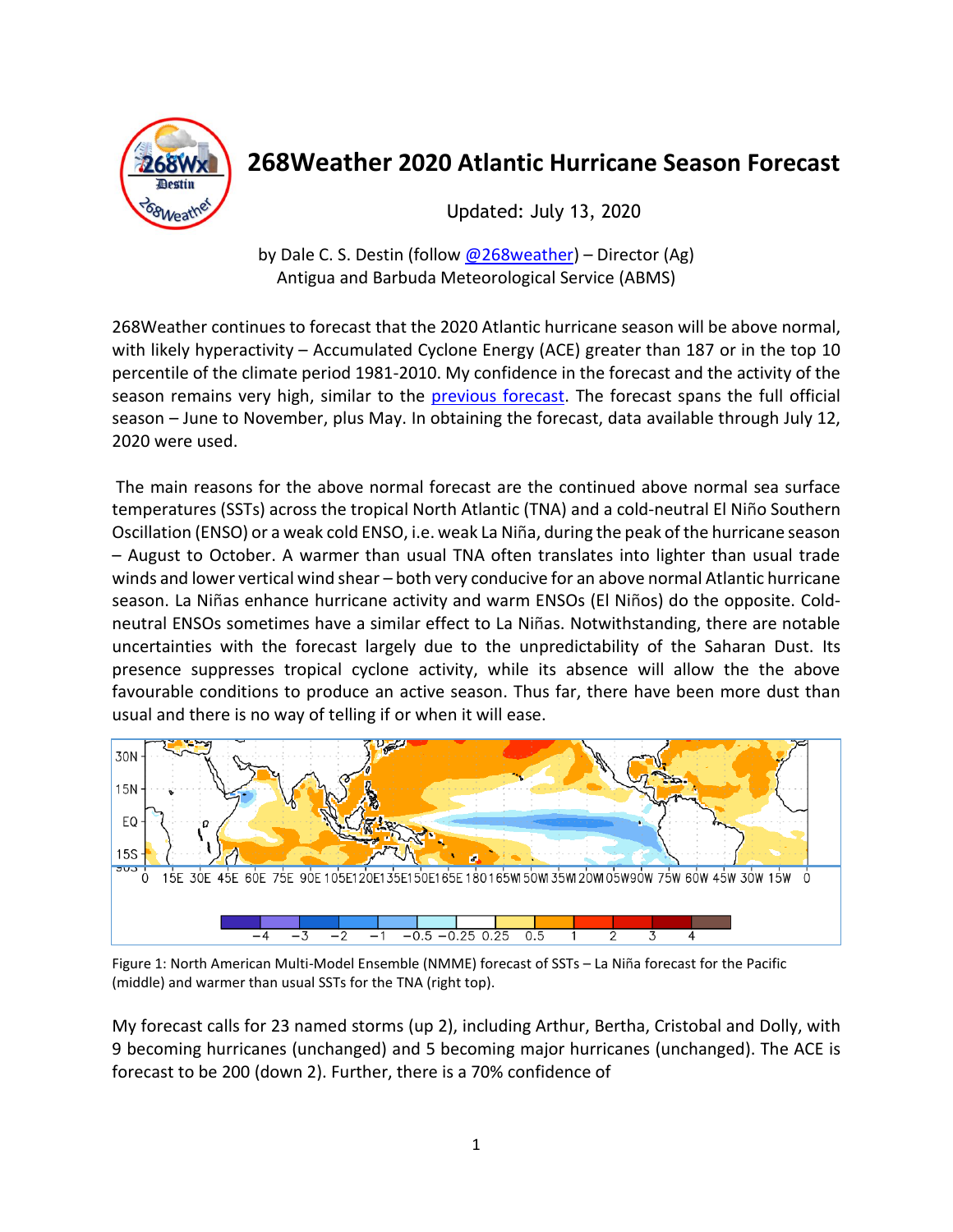- 17 to 28 named storms;
- 6 to 13 becoming hurricanes;
- 3 to 7 becoming major hurricanes and
- 122 to 283 ACE.

The seasonal activity is expected to fall within these ranges in 70% of seasons with similar SST patterns, across the tropical Pacific and Atlantic Oceans, and uncertainties to those expected this year. These ranges do not represent the total possible ranges of activity seen in past similar years. These likely ranges are centred above or well above the 1981-2010 seasonal averages of 106 ACE, 12 named storms, 6 hurricanes and 3 major hurricanes. Most of the predicted activity is expected to occur during the peak of the season – August to September.

There is an 82% probability of an above normal season (down 1%), 14% probability of a near normal season (unchanged) and a 4% probability of a below normal season (up 1%, based on the ACE for the climate period 1981-2010. This forecast is to be taken as a guide and not as gospel. Figures 2 and 3 show there is good skill in forecasting the season, in this case, using the GFDL-FLOR-A06 (GFDL) model SSTs to predict the ACE.



Figure 2a (left): Shows observed vs forecast ACE. The variance is over 50%, using GFDL mean SSTs for July to November 1982-2019, as the training period. Figure 2b (right): The ROC diagram shows very high discrimination by the model in forecasting above and below normal ACE for the season using GFDL SSTs. The GFDL mean SSTs was initialised early July.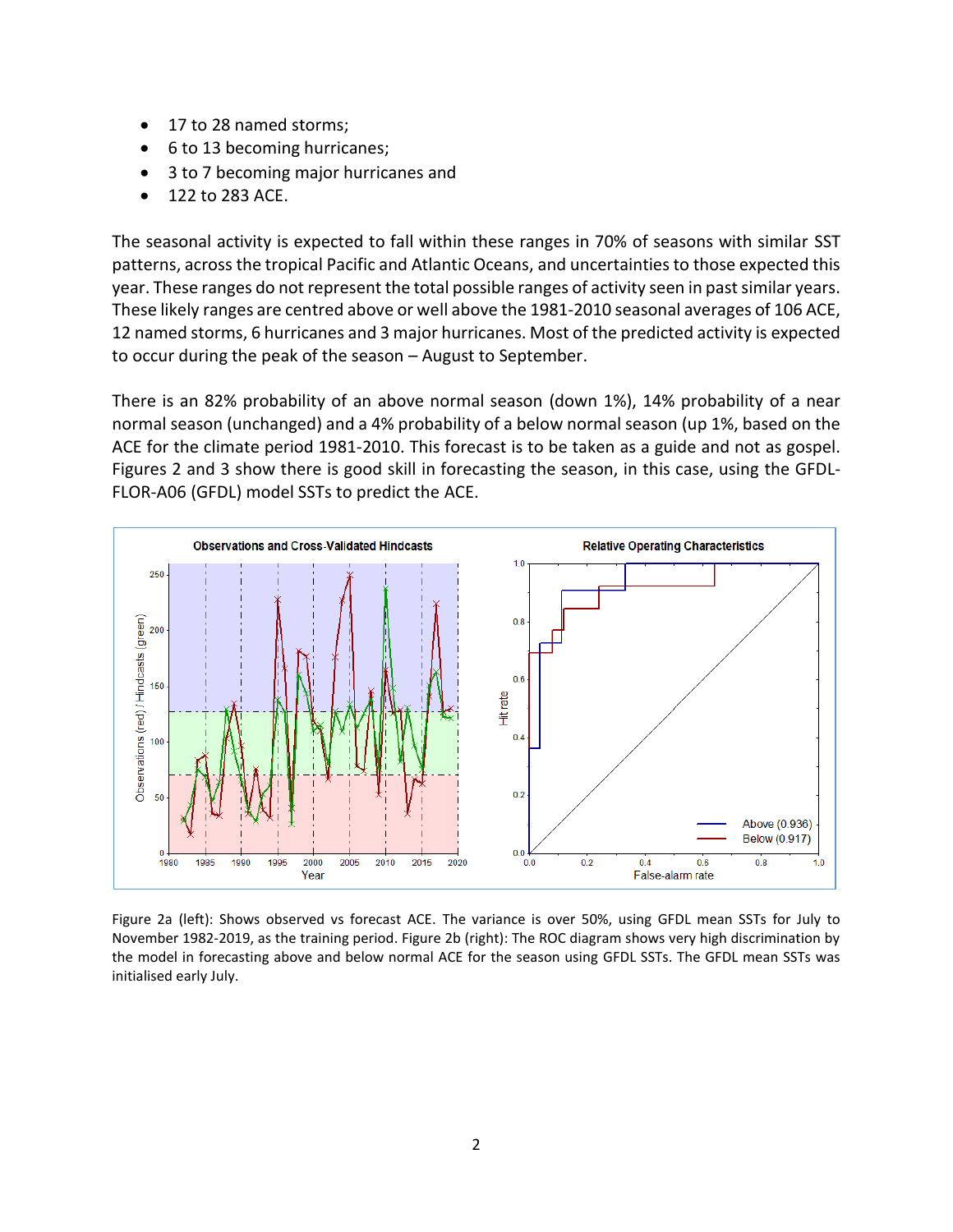

Figure 3: The X special loadings (mode 1) shows the most dominant pattern in SSTs correlation associated with above normal ACE; the reverse pattern is true for below normal ACE. The canonical correlation for this pair of variables (SSTs and ACE) is over 0.78 (78%). From the temporal scores (mode 1), warm SSTs across the tropical Atlantic Ocean simultaneously with cool SSTs across the tropical Pacific Ocean tend to coincide with above normal ACE (or season) and vice versa. Obtained using GFDL mean SSTs for July-November 1982-2019, initialised early July.

# **Methodology**

This forecast was obtained with the use of the Climate Predictability Tool (**[CPT](https://doi.org/10.7916/D8G44WJ6)**) version 16.5.4, 2020 by Simon J. Mason, Michael K. Tippett, Lulin Song and Ángel G. Muñoz. The software was viewed in canonical correlation analysis (CCA) mode. Input explanatory (X) files used were NOAA NCDC ERSSTv5 mean SSTs for: June 1971-2020 and April to June 1971-2020; CFS2 1982-2020; NCAR CCSM4 1982-2020 and GFDL (FLOR-A06, FLOR-B01 and CM2p1-aer04) 1982-2020 mean SSTs for July to November, initialized early July. The SSTs for CFS2, CCSM4 and GFDL were ensembled (5 Model Ensemble) by finding the simple arithmetic mean of the of the output i.e. the response (Y) variable of all five. The X domain used was 20°S to 30°N and 140°E to 20°W. The Y variables were ACE values, named storms, hurricanes and major hurricanes for the Atlantic Basin (including the Caribbean Sea and the Gulf of Mexico) for the period 1971 to 2019.

The following CPT settings were used:

- X modes: maximum was 8 and the minimum was 1
- Training period (NOAA NCDC ERSSTv5): 1971-2019, 49 years for ACE and 1971-2020, 50 years for named storm (NS), hurricane (H) and major hurricane (MH)
- Training period (Models: CFS, CCSM4, GFDL): 1982-2019, 38 years for ACE and 1982-2020 or 39 years for NS, H and MH
- Climatological period 1981-2010
- Transformation setting: Gamma distribution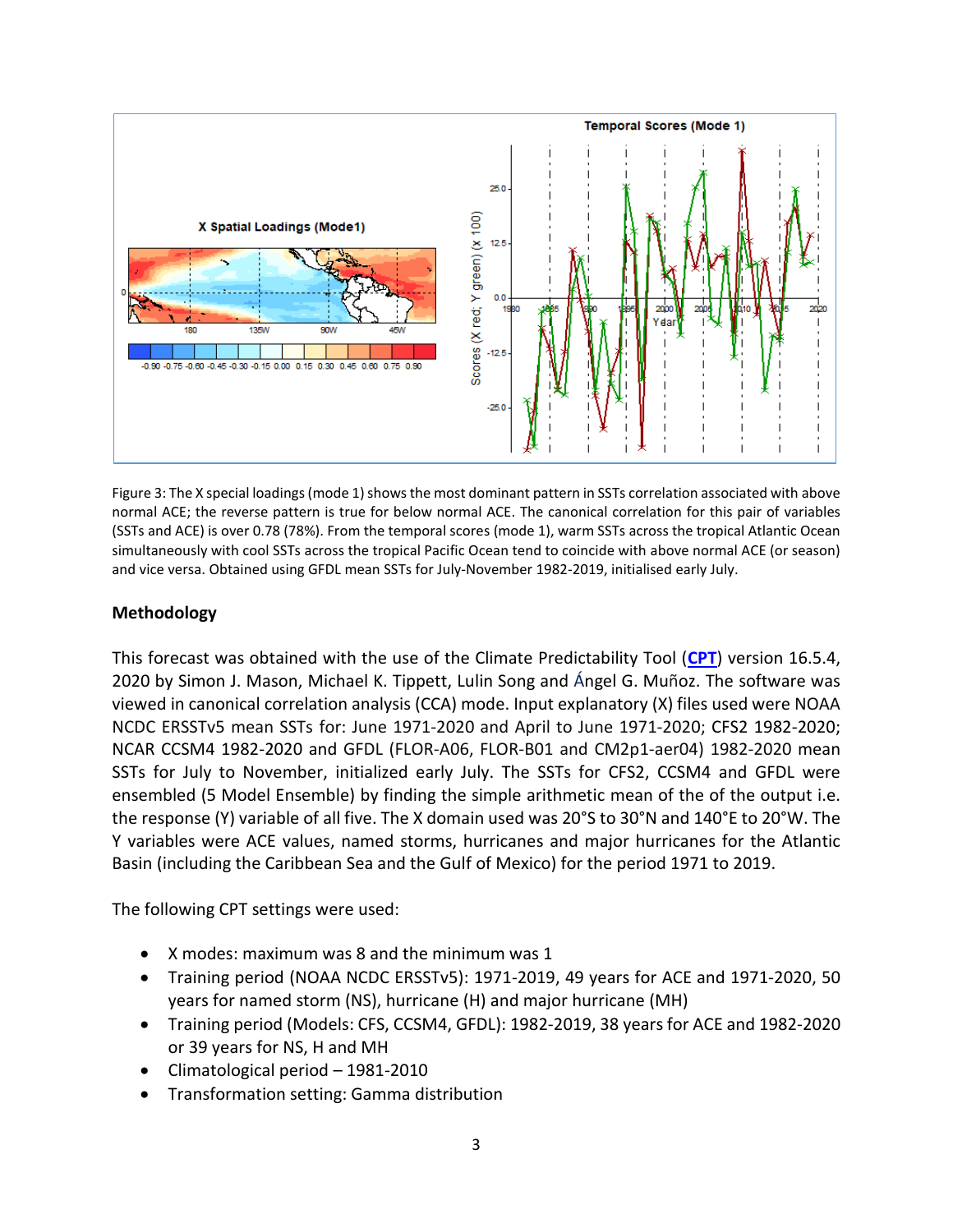- Confidence level: 70%
- Missing value replacement: best near-neighbor
- Target season: July to November for ACE and January to November for NS, H and MH
- All other settings are by default

## **Results**

Three sets of forecasts were produced, and the final forecast issued is based on the simple arithmetic mean of the three – see tables 1 and 2 below. Note that the forecast spread may not be symmetric around the mean value, given the historical distribution of tropical cyclone activity.

|                         |              |               | <b>Jul to Nov</b><br>5 Model |                            |
|-------------------------|--------------|---------------|------------------------------|----------------------------|
| <b>Forecast</b>         | Jun          | Apr to Jun    | Ensemble                     | <b>Ensemble</b>            |
| <b>Parameters</b>       | 1971-2020    | 1971-2020     | 1982-2020                    | <b>Mean Forecast</b>       |
| ACE <sup>1</sup>        | 170 (93-249) | 183 (104-258) | 228 (152-325)                | 194 (116-277) <sup>2</sup> |
| Named Storms            | $22(17-27)$  | $22(17-27)$   | $24(18-31)$                  | 23 (17-28)                 |
| Hurricanes              | $8(6-12)$    | $8(5-11)$     | $11(8-15)$                   | $9(6-13)$                  |
| <b>Major Hurricanes</b> | $4(3-7)$     | $4(2-7)$      | $6(4-8)$                     | $5(3-7)$                   |

Table 1: Forecast parameters with 70 percent confidence intervals in (parentheses). <sup>1</sup>ACE forecast for Jul-Nov. <sup>2</sup>Excluding Arthur, Bertha Cristobal and Dolly, when included the ACE forecast for the season: 200(122-283)

|                         |                 |                  | Ju to Nov                  |                      |
|-------------------------|-----------------|------------------|----------------------------|----------------------|
| <b>Forecast</b>         | Jun             | Apr to Jun       | 5 Model<br><b>Ensemble</b> | <b>Ensemble</b>      |
| <b>Parameters</b>       | 1971-2020       | 1971-2020        | 1982-2020                  | <b>Mean Forecast</b> |
| ACE <sup>1</sup>        | A 74, N 20, B 6 | A79, N 17, B 4   | A 93, N 6, B 1             | A 82, N 14, B 4      |
| Named Storms            | A 97, N 2, B 1  | A 96, N 3, B 1   | A 97, N 2, B 1             | A 97, N 2, B 1       |
| <b>Hurricanes</b>       | A 70, N 23, B 7 | A 64, N 26, B 10 | A 88, N 11, B 1            | A 74, N 20, B 6      |
| <b>Major Hurricanes</b> | A 79, N 17, B 4 | A 78, N 22, B 5  | A 88, N 9, B 1             | A 82, N 16, B 3      |

Table 2: Forecast parameters expressed probabilistically. A - above normal; N - near normal and B - below normal. ACE forecast for Jul-Nov.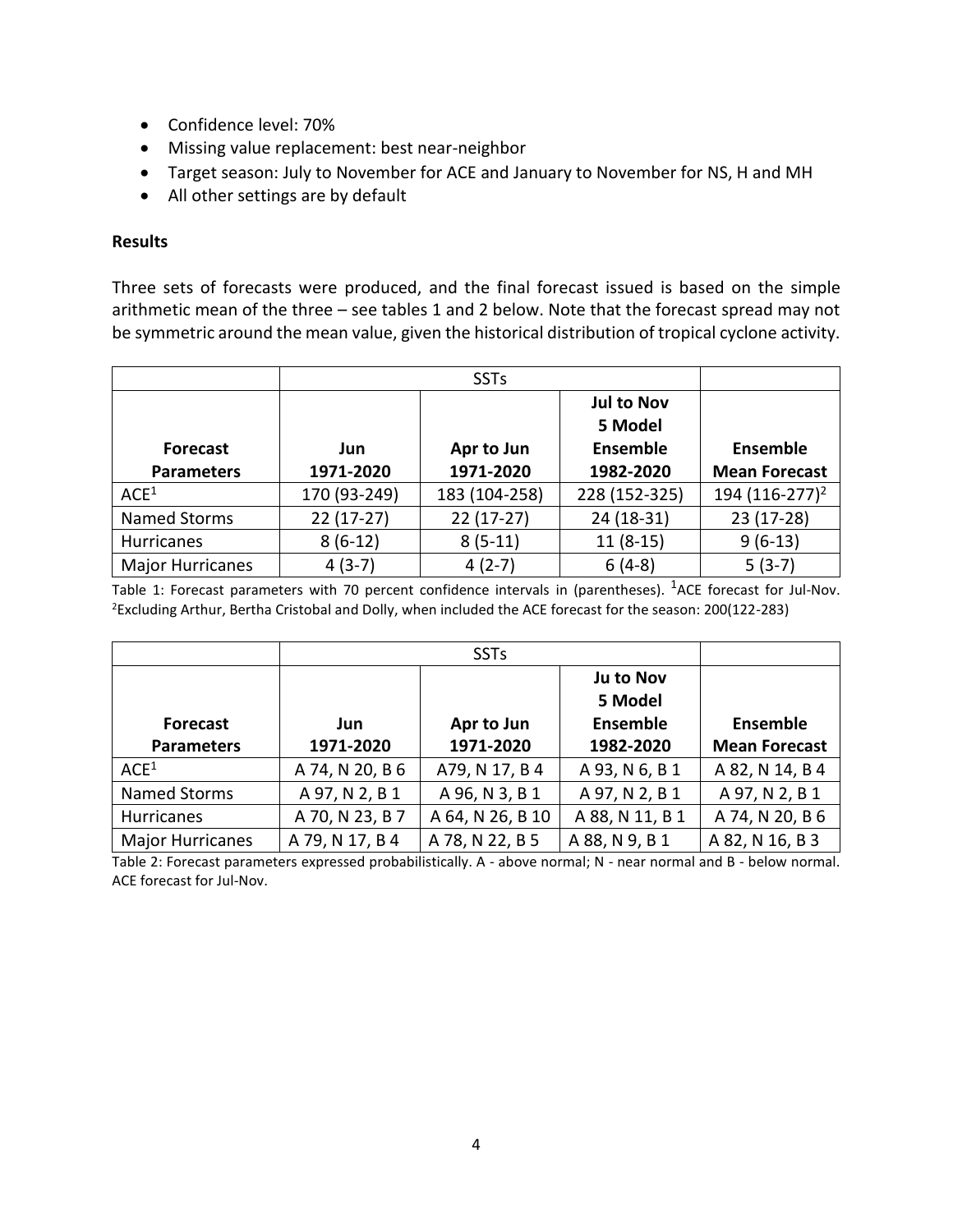#### **Comparison of forecasts for the season**

|                                             | 2020 Forecasts for the Atlantic Hurricane Season |               |               |               |        |  |
|---------------------------------------------|--------------------------------------------------|---------------|---------------|---------------|--------|--|
| <b>Forecast Parameters</b><br>and 1981-2010 |                                                  |               |               |               |        |  |
| Average in                                  | <b>Issued</b>                                    | <b>Issued</b> | <b>Issued</b> | <b>Issued</b> | $Obs1$ |  |
| [brackets]                                  | April 10                                         | May $10$      | June 10       | July 13       | 2020   |  |
| ACE [105.6]                                 | 191 (106-288)                                    | 189 (112-276) | 202 (122-289) | 200 (122-283) | 7.8    |  |
| Named Storms [12]                           | $20(14-25)$                                      | 19 (14-23)    | $21(17-26)$   | 23 (17-28)    | 6      |  |
| Hurricanes [6]                              | $9(6-12)$                                        | $9(6-12)$     | $9(6-13)$     | $9(6-13)$     | 0      |  |
| Major Hurricanes [3]                        | $5(3-8)$                                         | $4(2-7)$      | $5(2-7)$      | $5(3-7)$      | 0      |  |

Table 3: Forecast parameters with 70 percent confidence intervals in (parentheses). <sup>1</sup>Obs, observed through July 13.

|                              | 2020 Forecasts for the Atlantic Hurricane Season |                 |                 |                 |  |
|------------------------------|--------------------------------------------------|-----------------|-----------------|-----------------|--|
| <b>Forecast Parameters</b>   |                                                  |                 |                 |                 |  |
| and 1981-2010                | <b>Issued</b>                                    | <b>Issued</b>   | <b>Issued</b>   | <b>Issued</b>   |  |
| <b>Average [in brackets]</b> | April 10, 2020                                   | May 10, 2020    | June 10, 2020   | June 13, 2020   |  |
| ACE [105.6]                  | A 79, N 16, B 5                                  | A 81, N 16, B 3 | A 83, N 14, B 3 | A 82, N 14, B 4 |  |
| Named Storms [12]            | A 89, N 9, B 2                                   | A 88, N 10, B 2 | A 91, N 8, B 1  | A 97, N 2, B 1  |  |
| Hurricanes [6]               | A 72, N 21, B 7                                  | A 69, N 23, B 8 | A 73, N 20, B 7 | A 74, N 20, B 6 |  |
| Major Hurricanes [3]         | A 82, N 14, B 4                                  | A 76, N 20, B 4 | A 79, N 17, B 4 | A 82, N 16, B 3 |  |

Table 4: Forecast parameters expressed probabilistically. A - above normal; N - near normal and B - below normal.

## **Verification of previous forecasts**

The tables contain the forecast for each parameter with the 70 percent confidence interval in (parentheses) i.e. 70% of forecasts are likely to fall in this range. ACE is Accumulated Cyclone Energy index. So, for example, the 2017, July 5 (best) forecast is for 16 named storms with a 70% confidence that the number of named storms will be in the range 11-22.

|                         |                          |                          |     |              | Update       |      |
|-------------------------|--------------------------|--------------------------|-----|--------------|--------------|------|
| 2017                    | Apr                      | Mav                      | Jun | Jul $51$     | Aug 4        | Obs. |
| Named Storms            |                          | $\overline{\phantom{0}}$ |     | $16(11-22)$  | 18 (13-22)   | 17   |
| <b>Hurricanes</b>       |                          | $\overline{\phantom{a}}$ |     | $7(4-10)$    | $7(4-10)$    | 10   |
| <b>Major Hurricanes</b> |                          | $\overline{\phantom{0}}$ |     | $4(2-5)$     | $3(2-5)$     |      |
| <b>ACE</b>              | $\overline{\phantom{0}}$ | $\overline{\phantom{0}}$ |     | 140 (75-216) | 152 (84-222) | 223  |

Table 5: <sup>1</sup>My maiden forecast of the hurricane season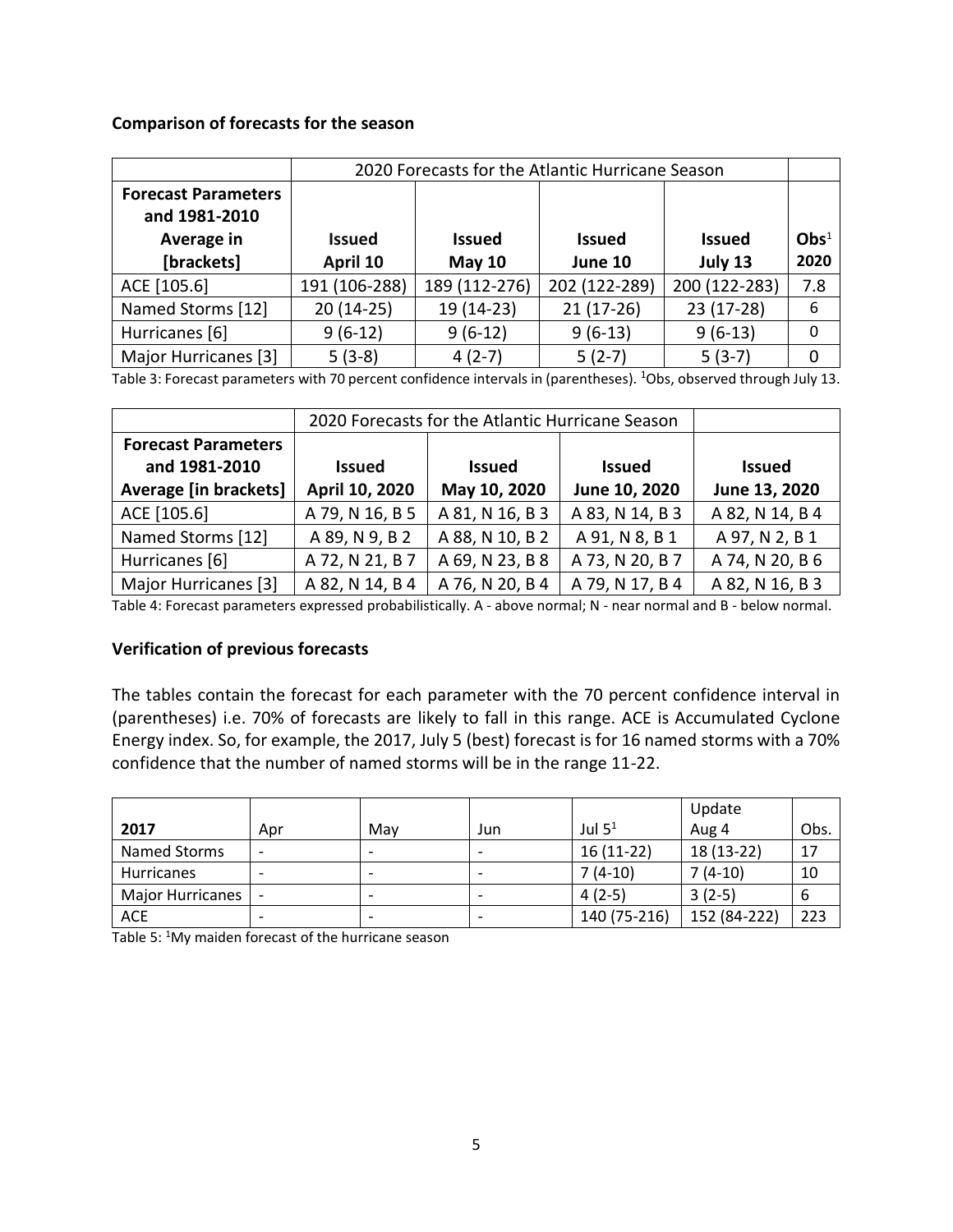|                         |              | Update       | Update        | Update        | Update      |                  |
|-------------------------|--------------|--------------|---------------|---------------|-------------|------------------|
| 2018                    | Apr 10       | May $10$     | <b>Jun 11</b> | <b>Jul 15</b> | Aug 10      | Obs.             |
| Named Storms            | $15(11-19)$  | $13(10-17)$  | $11(8-15)$    | $12(8-15)$    | $11(9-15)$  | $14^{2}$         |
| <b>Hurricanes</b>       | 7 (4-10)     | $6(4-10)$    | $5(3-8)$      | $5(3-8)$      | $5(3-8)$    |                  |
| <b>Major Hurricanes</b> | 4 (2-5)      | $3(1-4)$     | $2(1-4)$      | $3(1-4)$      | $2(1-4)$    |                  |
| <b>ACE</b>              | 135 (70-200) | 119 (63-190) | 93 (48-153)   | 99 (51-167)   | 93 (51-151) | 130 <sup>3</sup> |

Table 6: <sup>2</sup>There were 15 named storms in 2018 with an ACE of 132<sup>3</sup> (2.4 from Alberto), which formed in May, outside the range of my forecasts of the hurricane season proper – June 1 to Nov 30.

| 2019                    |              | Update       | Update        | Update        | Update        |                 |
|-------------------------|--------------|--------------|---------------|---------------|---------------|-----------------|
|                         | Apr 10       | May 16       | <b>Jun 12</b> | <b>Jul 15</b> | <b>Aug 15</b> | Obs.            |
| Named Storms            | $13(10-18)$  | $12(9-17)$   | $13(10-17)$   | 13 (9-16)     | $12(9-16)$    | 17 <sup>4</sup> |
| <b>Hurricanes</b>       | $7(4-10)$    | $7(4-10)$    | $6(4-9)$      | $6(4-9)$      | $6(4-9)$      | b               |
| <b>Major Hurricanes</b> | $3(1-5)$     | $2(1-5)$     | $3(1-5)$      | $3(2-5)$      | $3(2-5)$      |                 |
| <b>ACE</b>              | 124 (67-201) | 113 (62-184) | 114 (62-181)  | 127 (71-198)  | 136 (77-209)  | 131             |

Table 7: <sup>4</sup>There were 18 named storms in 2019 with an ACE of 131 (0.245 from Alberto), which formed in May, outside the range of my forecasts of the hurricane season proper – June 1 to Nov 30.

#### **Definitions and acronyms**

Accumulated Cyclone Energy (ACE) – A measure of a named storm's potential for wind and storm surge destruction defined as the sum of the square of a named storm's maximum wind speed (in  $10<sup>4</sup>$  knots<sup>2</sup>) for each 6-hour period of its existence. The 1981-2010 average value of this parameter is 106 for the Atlantic basin.

Atlantic Basin – The area including the entire North Atlantic Ocean, the Caribbean Sea, and the Gulf of Mexico.

El Niño – A 12-18-month period during which anomalously warm sea surface temperatures occur in the eastern half of the equatorial Pacific. Moderate or strong El Niño events occur irregularly, about once every 3-7 years on average.

ERSSTv5 – Extended Reconstructed Sea Surface Temperature version five.

CCSM4 – Community Climate System Model version 4.

CFSv2 – Climate Forecast System version 2 GCM.

CMC4 – Canadian Meteorological Centre version 4 GCM.

EMC – Environmental Modeling Center of the United States.

GCM – General Circulation Model.

GFDL-FLOR – Geophysical Fluid Dynamics Laboratory-Forecast-Oriented Low Ocean Resolution GCM.